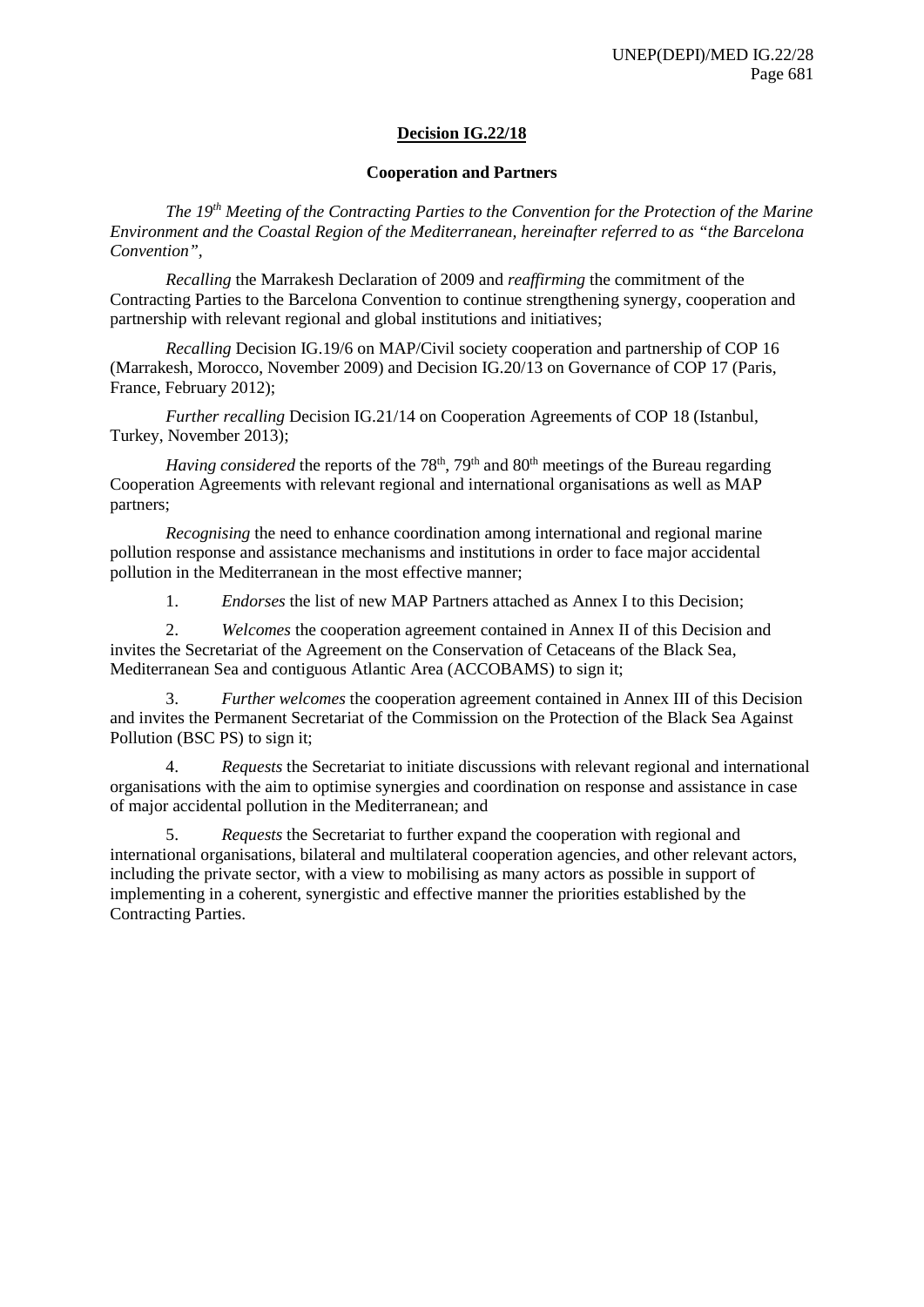**Annex I**

**List of New MAP Partners**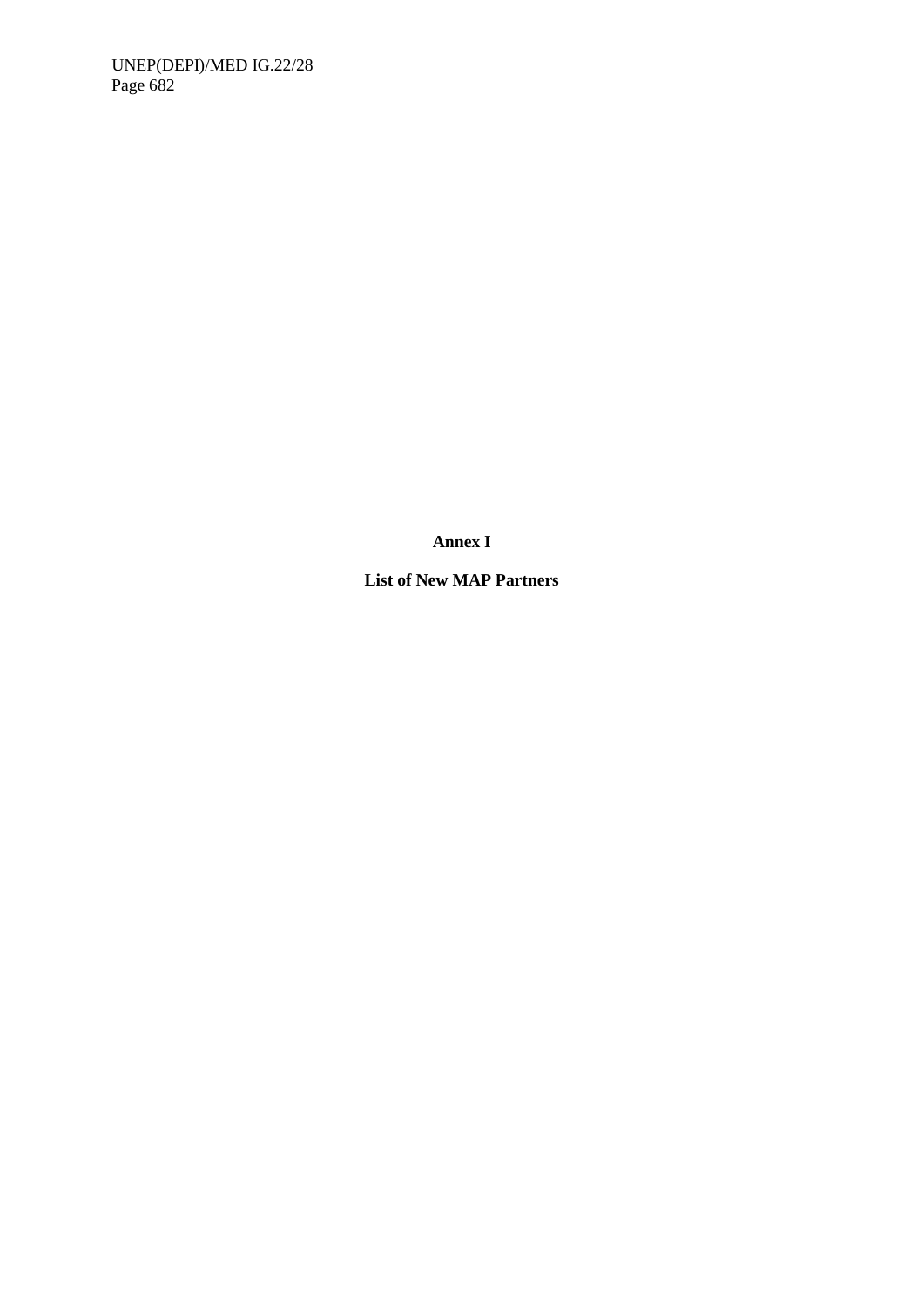#### **LIST OF NEW MAP PARTNERS**

The following institutions are accredited as new MAP Partners:

- Aegean Energy Agency (AEA)
- Arab Network for Environment and Development (RAED)
- Arab Office for Youth & Environment (AOYE)
- Association for Nature, Environment and Sustainable Development (SUNCE)
- Association of Continuity of Generations (ACG)
- Egyptian Sustainable Development Forum (ESDF)
- Global Balance Association
- Institut de Prospective Economique du Monde Méditerranéen (IPEMED)
- Mediterranean Association to Save the Sea Turtles (MEDASSET)
- Slovenian Marine Mammal Society (MORIGENOS)
- Turkish Marine Environment Protection Association (TURMEPA)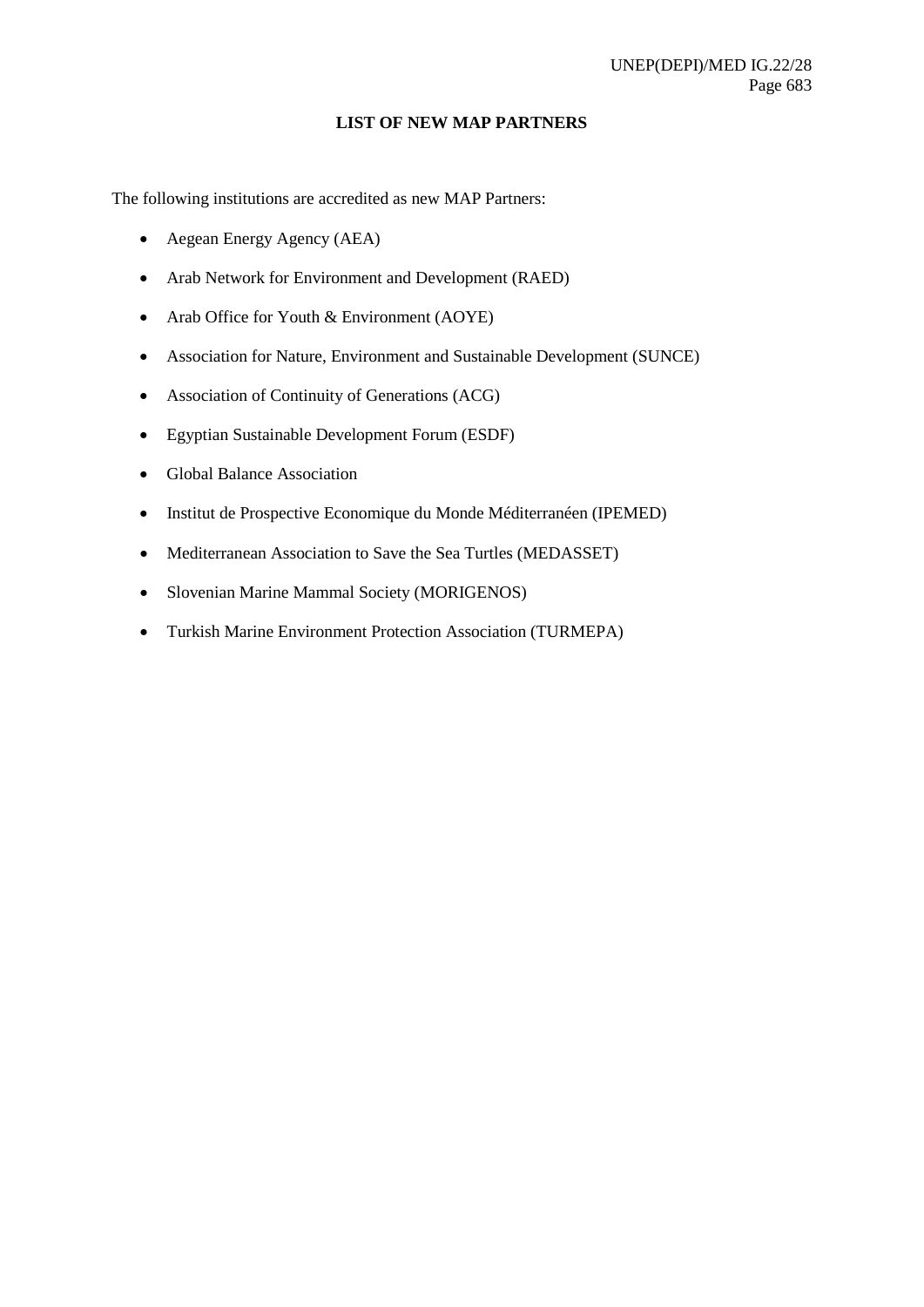## **Annex II Memorandum of Understanding**

**Between** 

**Secretariat of the Barcelona Convention of the Barcelona Convention and the Mediterranean Action Plan (Barcelona Convention-UNEP/MAP)**

**And** 

**The Permanent Secretariat of the Agreement on the Conservation of Cetaceans of the Black Sea, Mediterranean Sea and contiguous Atlantic Area (ACCOBAMS)**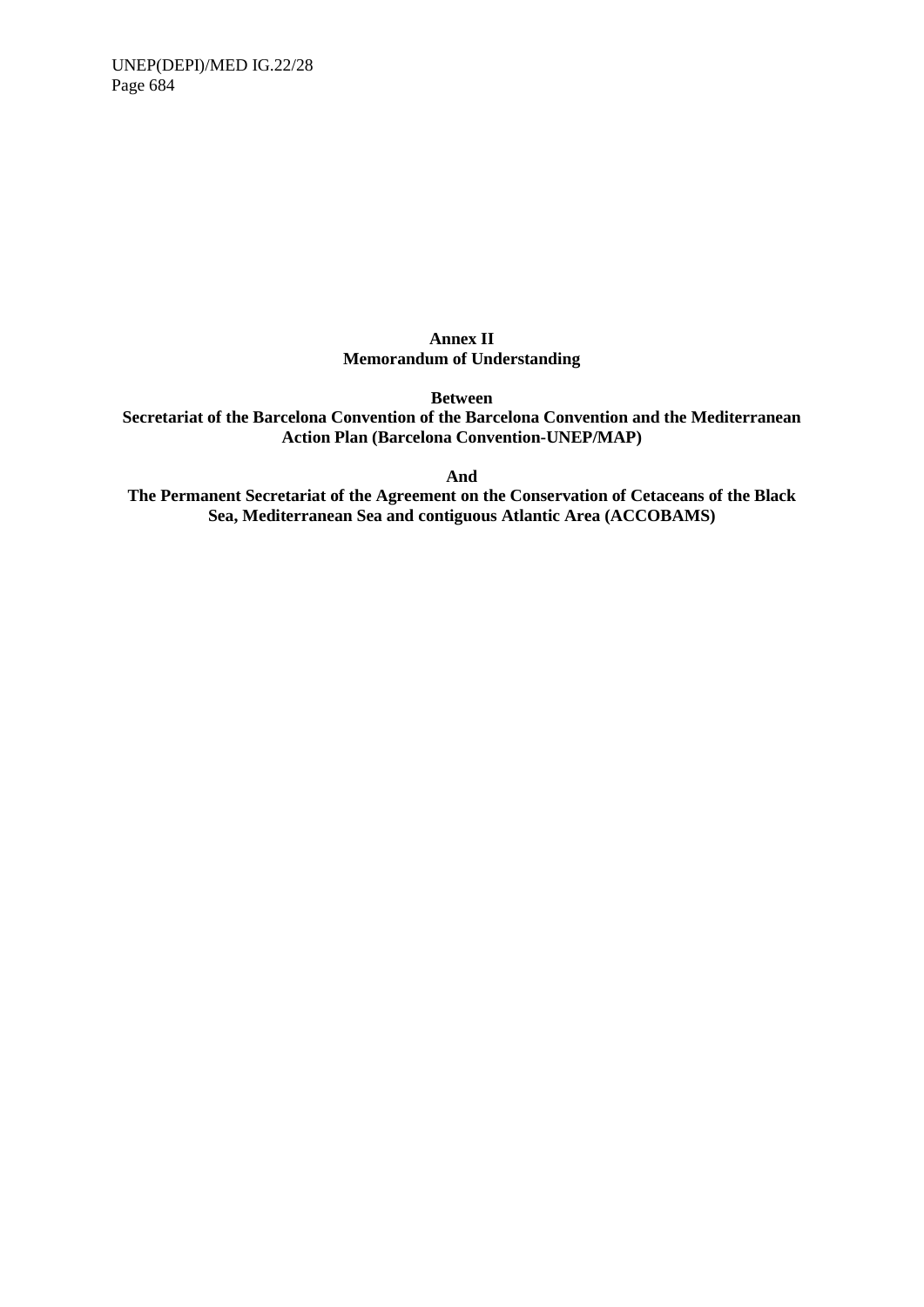#### **MEMORANDUM OF UNDERSTANDING**

### **BETWEEN**

### **SECRETARIAT OF THE BARCELONA CONVENTION AND THE MEDITERRANEAN ACTION PLAN (UNEP/MAP-Barcelona Convention)**

#### **AND**

### **THE PERMANENT SECRETARIAT OF THE AGREEMENT ON THE CONSERVATION OF CETACEANS OF THE BLACK SEA, MEDITERRANEAN SEA AND CONTIGUOUS ATLANTIC AREA (ACCOBAMS)**

**WHEREAS** the United Nations Environment Programme (hereinafter referred to as UNEP) is the leading global environmental authority that sets the global environmental agenda, promotes the coherent implementation of the environmental dimension of sustainable development within the United Nations system and serves as an authoritative advocate for the global environment;

**WHEREAS** the Secretariat of the Barcelona Convention and the Mediterranean Action Plan (hereinafter referred to as UNEP/MAP-Barcelona Convention) is administered by UNEP and has the mandate as per the Barcelona Convention for the Protection of the Marine Environment and the Coastal Region of the Mediterranean adopted in 1976 and revised in 1995, to assist the Mediterranean countries, with its main objectives through its seven protocols respectively to assess and control marine pollution; to ensure sustainable management of natural marine and coastal resources; to address common challenges related to the prevention and reduction of pollution from land-based sources, ships, dumping, off-shore installations and the movement of hazardous substances; to ensure the protection of biodiversity; and, the integrated management of coastal zones;

**WHEREAS** UNEP/MAP has also the mandate to assist in the implementation of the Mediterranean Action Plan (MAP) which was adopted in 1975 and became MAP II after its revision in 1995;

**WHEREAS** in this context, the Contracting Parties to the Barcelona Convention adopted Regional Strategies, Actions Plans and Programmes as well as put in place regional structures including a consolidated system of focal points, the Secretariat and six Regional Activity Centers<sup>[1](#page-4-0)</sup>, which have a mandate for carrying out activities aimed at facilitating implementation of the seven Protocols of the Barcelona Convention, the decisions of the Meetings of the Contracting Parties to the Barcelona Convention and its Protocols;

**WHEREAS** the Agreement on the Conservation of Cetaceans of the Black Sea, Mediterranean Sea and contiguous Atlantic Area (ACCOBAMS) was adopted in 1996 as a result of a consultation process involving the Secretariat of the 1979 Convention on the Conservation of European Wildlife and Natural Habitats ("Bern Convention"), the 1979 Convention on the Conservation of Migratory Species of wild animals ("Bonn Convention" or CMS) and the 1995 Convention for the Protection of the Marine Environment and the Coastal Region of the Mediterranean ("Barcelona Convention") and its Protocols;

**WHEREAS** the ACCOBAMS aims to achieve and maintain a favourable conservation status for cetaceans through measures to eliminate deliberate killing of cetaceans and to mitigate the impacts of harmful human activities;

1

<span id="page-4-0"></span><sup>1</sup> Six MAP Regional Activity Centres (RACs) are based in Mediterranean countries, each offering its own environmental and developmental expertise for the benefit of the Mediterranean community in the implementation of MAP activities. These six RACs are the following: 1.Regional Marine Pollution Emergency Response Centre for the Mediterranean Sea (REMPEC)- Malta, 2.Blue Plan Regional Activity Centre (BP/RAC)-France, 3.Priority Actions Programme Regional Activity Centre (PAP/RAC)-Croatia, 4. Specially Protected Areas Regional Activity Centre (SPA/RAC)-Tunisia, 5.Cleaner Production Regional Activity Centre (CP/RAC) –Spain and, 6. INFO/RAC-Italy.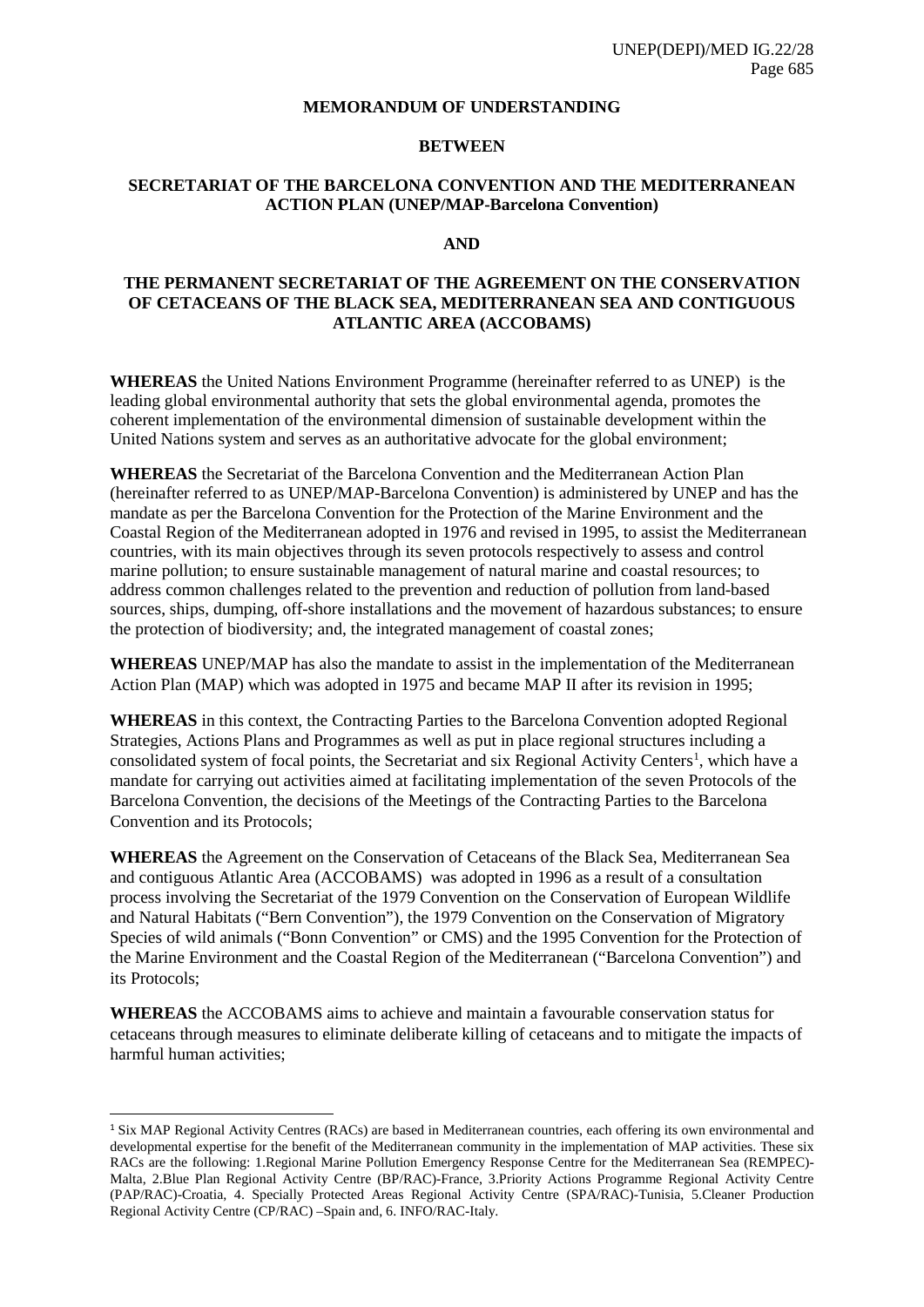**WHEREAS** the Secretariat of the ACCOBAMS (hereinafter referred to as ACCOBAMS Secretariat) has in its mandate to liaise and facilitate co-operation with international and national bodies whose activities are directly or indirectly relevant to the conservation of cetaceans in the ACCOBAMS Agreement area;

**WHEREAS** UNEP/MAP-Barcelona Convention and ACCOBAMS (hereinafter collectively referred to as "the Parties") share common objectives with regard to the conservation, protection, enhancement and support of nature and natural resources, including biological diversity, and wish to collaborate to further these common goals and objectives within their respective mandates and governing rules and regulations;

WHEREAS the 14<sup>th</sup> Ordinary Meeting of the Contracting Parties to the Barcelona Convention (Portoroz, Slovenia, 8-11 November 2005) recommended the Contracting Parties to recognize that common obligations relating to cetaceans under the Specially Protected Areas and Biodiversity Protocol are fulfilled by the implementation of ACCOBAMS;

WHEREAS the 18<sup>th</sup> Ordinary Meeting of the Contracting Parties to the Barcelona Convention (Istanbul, 3-6 December 2013) welcomed the steps taken by UNEP/MAP-Barcelona Convention for the initial discussions regarding a cooperation agreement with ACCOBAMS, and requested UNEP/MAP-Barcelona Convention to finalize the agreement;

**WHEREAS** several UNEP/MAP-Barcelona Convention regional activity centers and Programmes address issues of importance for ACCOBAMS;

**WHEREAS** Resolution 1.4 approved at the First Meeting of the Parties to ACCOBAMS entrusted the RAC/SPA of UNEP/MAP-Barcelona Convention with the duties of the ACCOBAMS Coordination Unit for the Mediterranean region;

**WHEREAS** an Action Plan for the conservation of cetaceans in the Mediterranean Sea was adopted in 1991 by the Contracting Parties to the Barcelona Convention at their Seventh Ordinary Meeting and for which RAC/SPA provides technical follow-up for its implementation;

**WHEREAS** the Parties share common goals and objectives with regard to conservation of marine environment and ecosystems in the Mediterranean region and intend to conclude this Memorandum of Understanding (hereinafter referred to as "MoU") with the aim of consolidating, developing and detailing their cooperation and effectiveness to achieve the common objectives and strengthen regional synergy within their respective mandates and governing rules and regulations;

### **NOW, THEREFORE, UNEP/MAP-Barcelona Convention AND THE ACCOBAMS SECRETARIAT HAVE AGREED TO COOPERATE UNDER THIS MEMORANDUM OF UNDERSTANDING AS FOLLOWS:**

### **Article 1 Interpretation**

- 1. References to this MoU shall be construed as including any Annexes, as varied or amended in accordance with the terms of this MoU. Any Annexes shall be subject to the provisions of this MoU, and in case of any inconsistency between an Annex and this MoU, the latter shall prevail.
- 2. Implementation of any subsequent activities, projects and programmes pursuant to this MoU, including those involving the transfer of funds between the Parties, shall necessitate the execution of appropriate legal instruments between the Parties. The terms of such legal instruments shall be subject to the provisions of this MoU.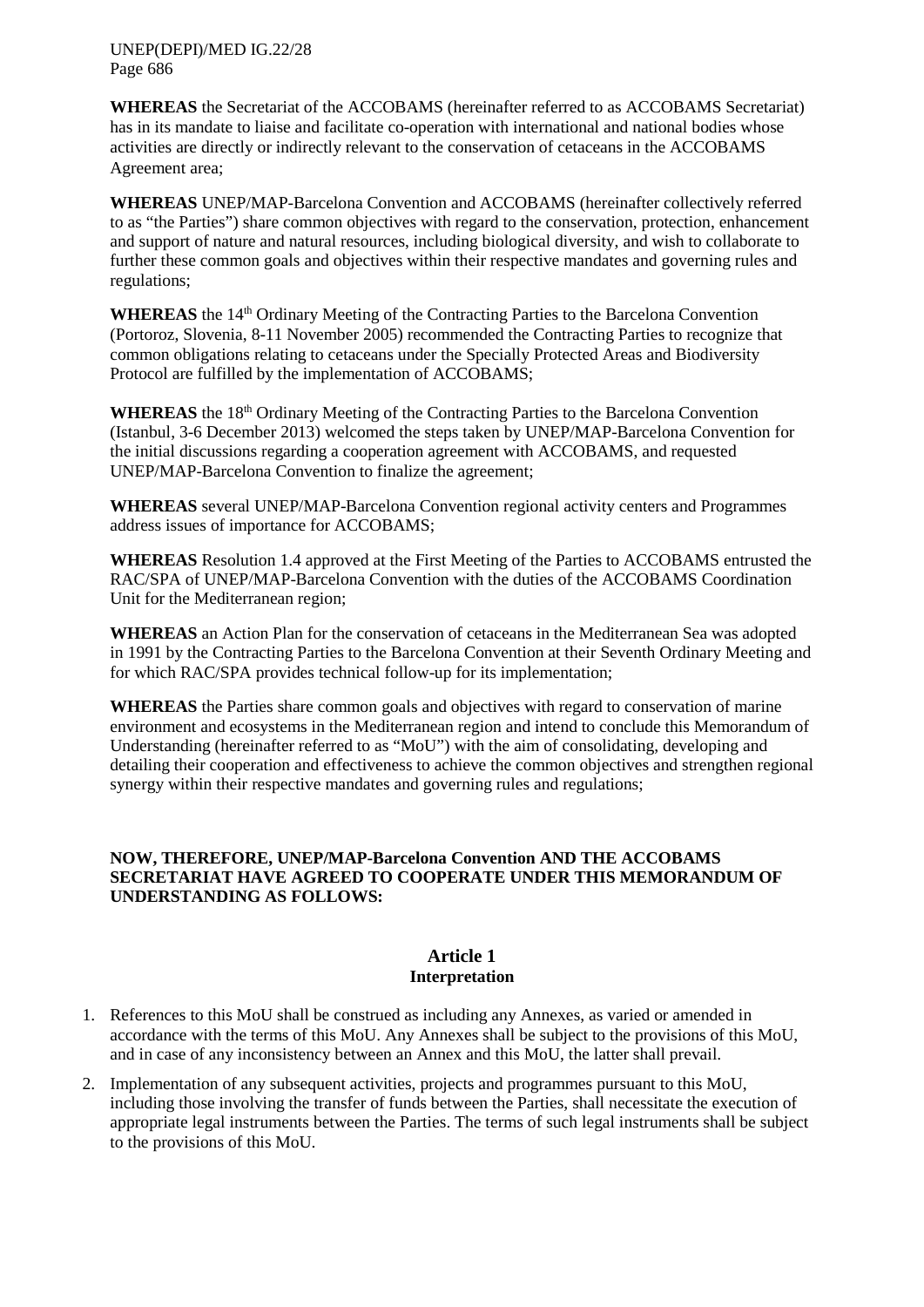- 3. This MoU represents the complete understanding between the Parties and supersedes all prior MoUs, communications and representations, whether oral or written, concerning the subject matter of this MoU.
- 4. Any Party's failure to request implementation of a provision of this MoU shall not constitute a waiver of that or any other provision of this MoU.

# **Article 2 Duration**

1. This MoU shall be effective upon the last date of signature of the approving officials and remain in effect for three years, unless terminated in accordance with Article 15 below.

# **Article 3 Purpose**

- 1. Having regard to the respective mandates of the Parties, the purpose of this MoU is to provide a framework of cooperation and understanding, and to facilitate collaboration between the Parties to further their shared goals and objectives in regard to the conservation of marine environment and ecosystems in their fields of competence.
- 2. The objectives of this MoU shall be achieved through:
	- a. Regular dialogue and meetings between UNEP/MAP-Barcelona Convention and the ACCOBAMS Secretariat;
	- b. Execution of separate legal instruments between the Parties to define and implement any subsequent activities, projects and programmes pursuant to Article 1.2.

# **Article 4 Areas of Cooperation**

- 1. Areas of Cooperation are agreed jointly through the cooperation mechanism in the MoU. Policies and priorities under this MoU may also be jointly updated by the Parties pursuant to Article 5 to allow the Parties to respond to newly emerging issues in the realm of environment and sustainable development.
- 2. The Parties have agreed to the following preliminary and overarching areas of cooperation for this MoU, which form part of UNEP/MAP-Barcelona Convention's mandate and programme of work and have been approved by Ordinary Meetings of Contracting Parties to Barcelona Convention. The areas of cooperation items listed below are also priorities or ongoing activities of the ACCOBAMS Secretariat, in accordance with its mandate. All could be strengthened through the cooperation of the Parties.
	- a. Collection and assessment of information relating to the conservation of cetaceans;
	- b. Identification, protection and management of marine areas of particular importance for cetaceans, in particular transboundary areas and areas beyond the national jurisdiction of coastal States;
	- c. Promotion of ecosystem based approaches for the conservation of marine environment and ecosystems through the assessment, monitoring and mitigation of adverse humancetacean interactions, such fisheries, ship strikes, offshore noise-producing activities and marine litter;
	- d. Legal, institutional and policy related cooperation;
	- e. Development of capacity building activities (e.g. training programmes, dissemination of relevant information, building awareness, etc.).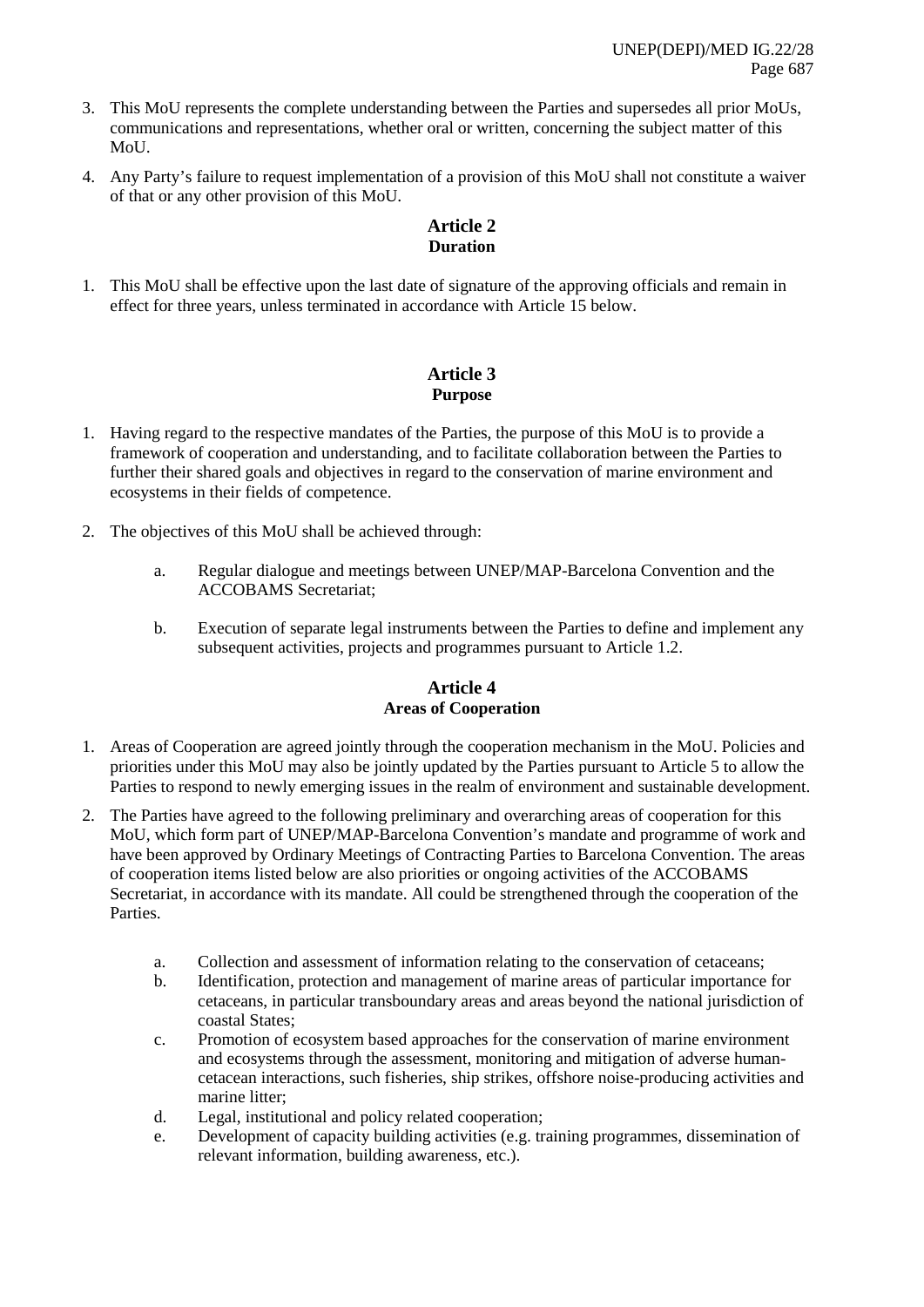- 3. The above list is not exhaustive and should not be taken to exclude or replace other forms of cooperation between the Parties on other issues of common interest. The details about the activities to be developed under the areas of cooperation indicated above are included in, but not limited to, the Appendix to this MoU. The Annex shall be reviewed by the Parties every three (3) years in order to adapt it to the activities and possible new orientations that might be decided by the respective governing bodies of the UNEP/MAP-Barcelona Convention and/or the ACCOBAMS.
- 4. Specific activities may be identified and will be carried out on the basis of separate legal instruments established between the ACCOBAMS Secretariat and UNEP/MAP-Barcelona Convention, as well as between the ACCOBAMS Secretariat and one or more components of the UNEP/MAP-Barcelona Convention, including the Regional Activity Centre for Specially Protected Areas (RAC/SPA), the Regional Marine Pollution Emergency Response Centre for the Mediterranean Sea (REMPEC) and the Med POL Programme.
- 5. In particular, a Memorandum of Understanding will be concluded, and regularly reviewed between the ACCOBAMS Secretariat and RAC/SPA in its quality of ACCOBAMS sub-regional Coordination unit in the Mediterranean. It will cover activities identified in accordance with the ACCOBAMS and the RAC/SPA work programmes.
- 6. The ACCOBAMS Secretariat and UNEP/MAP-Barcelona Convention shall work together, to the extent possible, within the remit of their respective mandates, for the implementation of the activities undertaken pursuant to this MoU.
- 7. This MoU seeks to consolidate and intensify cooperation between the Parties and to strengthen regional synergy. In this context, ACCOBAMS and UNEP/MAP-Barcelona Convention-Barcelona Convention will inform each other of their respective capacity development and capacity development related initiatives so as to strengthen cooperation through a permanent platform, such as websites of the Parties.

# **Article 5 Organization of the Cooperation**

- 1. The Parties shall hold bilateral meetings on matters of common interest, in accordance with an agenda agreed to in advance by the Parties, for the purpose of developing and monitoring collaborative activities. Relevant international organizations and relevant initiatives/projects may be invited by both Parties to join such consultations that will take place at least once per year, through face-to-face meetings or remote conferences. The following two items should be examined at least once per year in occasion of consultations:
	- a. discuss technical and operational issues related to furthering the objectives of this MoU; and
	- b. review progress of collaboration and related work between the Secretariat of ACCOBAMS and the components of the UNEP/MAP-Barcelona Convention, (as RAC/SPA, REMPEC) and Med POL covered by separate legal instrument in accordance with Article 4.4 above.
- 2. In implementing activities, projects and programmes in the agreed priority areas, the Parties shall execute a separate legal instrument appropriate for the implementation of such initiatives in accordance with Article 1.2 above. In identifying the areas of cooperation under this MoU, due regard shall be given to ACCOBAMS' and the UNEP/MAP's-UNEP/MAP-Barcelona Convention geographic coverage.
- 3. Where one of the Parties is organizing a meeting with external participation at which policy matters related to the aims of this MoU shall be discussed, it shall, as appropriate, either invite the other Party to participate in the meeting or update it on relevant policy matters discussed at the meeting.
- 4. The ACCOBAMS Secretariat and UNEP/MAP-Barcelona Convention-Barcelona Convention will inform their relevant governing bodies on the progress made in implementing this MoU by including this issue in the agenda of each Ordinary Meeting of their respective governing bodies (Meeting of the Parties for ACCOBAMS and Contracting Parties Meeting for UNEP/MAP-Barcelona Convention).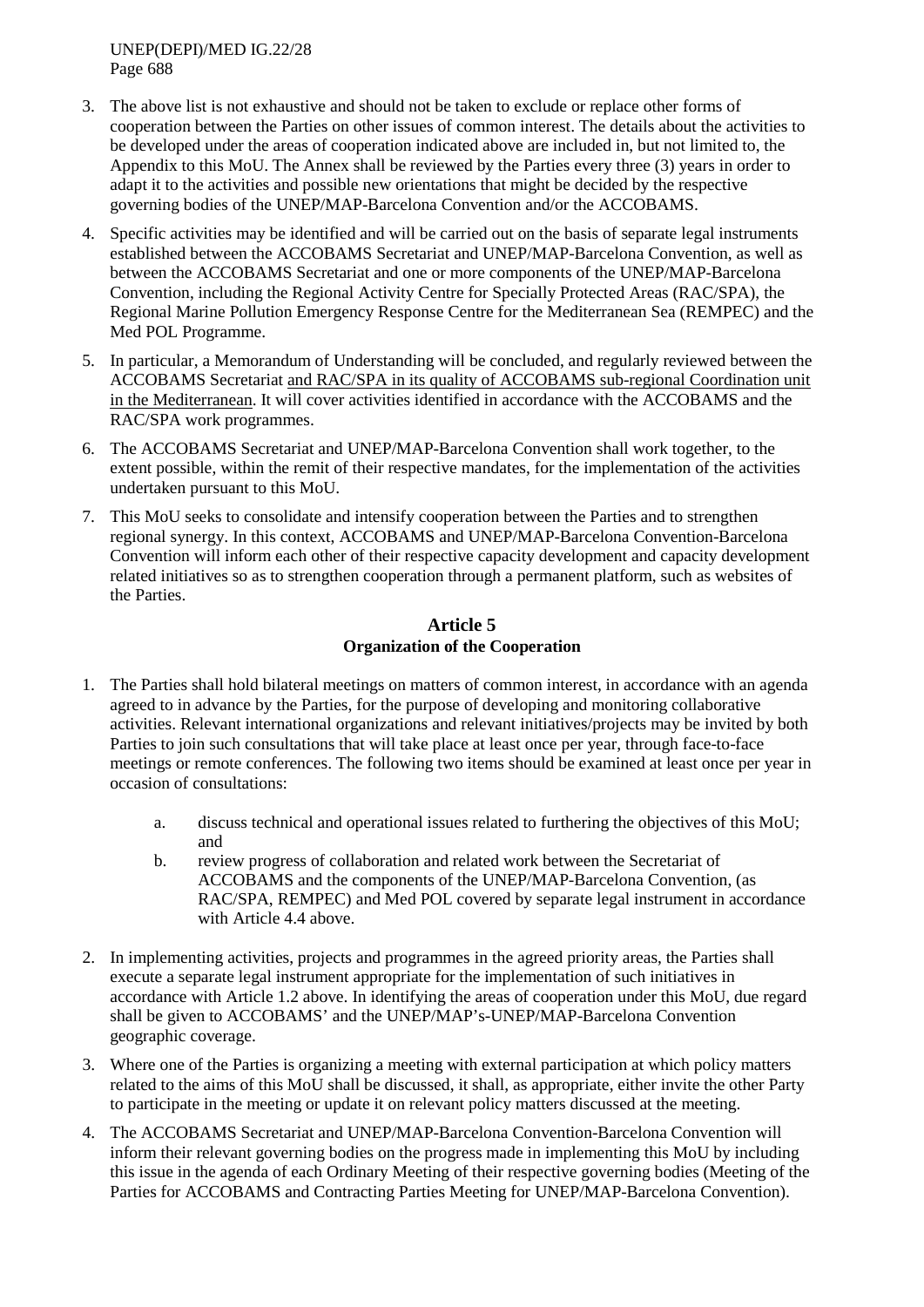- 5. Nothing under this MoU imposes financial obligations upon either Party. If the Parties mutually agree to allocate specific funds to facilitate an activity undertaken pursuant to this MoU, such an agreement will be reflected in writing and signed by both Parties. In particular, for the implementation of joint activities within the framework of this MoU that might involve payment of funds, a specific separate legal instrument will be entered into, as appropriate, taking into account those relevant administrative and financial rules and procedures applicable to the Parties.
- 6. The Parties will undertake, within their global knowledge network and to the extent possible, to facilitate mutual access to relevant information and body of work as well as dissemination between them. The Parties will consider the possibility of joint missions and the hosting of joint training activities and information sessions.

#### **Article 6 Status of the Parties and their Personnel**

1. While confirming their strong willingness to cooperate and to the extent possible create synergies in the implementation of their respective activities, the Parties acknowledge and agree that they are separate and distinct entities and that ACCOBAMS is separate and distinct from the United Nations and UNEP. The employees, personnel, representatives, agents, contractors, affiliates or Partners of the ACCOBAMS Secretariat, including the personnel engaged by the ACCOBAMS Secretariat for carrying out any of the project activities pursuant to this MoU, shall not be considered in any respect or for any purposes whatsoever as being employees, personnel, representatives, agents, contractors or affiliates of the United Nations, including UNEP, nor shall any employees, personnel, representatives, agents, contractors or affiliates of UNEP be considered, in any respect or for any purposes whatsoever, as being employees, personnel, representatives, agents, contractors or affiliates of the ACCOBAMS Secretariat. Neither Party shall be entitled to act or make legally binding declarations on behalf of the other Party. Nothing in this MoU shall be deemed to constitute a joint venture, agency, interest grouping or any other kind of formal business grouping or entity between the Parties.

# **Article 7 Fundraising**

- 1. To the extent permitted by the Parties' respective regulations, rules and policies, and subject to subarticle 2, the Parties may engage in fundraising from the public and private sectors to support the activities, projects and programmes to be developed or carried out pursuant to this MoU.
- 2. Neither Party shall engage in fundraising with third parties in the name of or on behalf of the other, without the prior express written approval of the other Party in each case.

#### **Article 8 Intellectual Property Rights**

- 1. Nothing in the MoU shall be construed as granting or implying rights to or interest in, intellectual property of the Parties, except as otherwise provided in Article 8.2.
- 2. In the event that the Parties foresee that intellectual property that can be protected shall be created in relation to a particular activity, project or programme to be carried out under this MoU, the Parties shall negotiate and agree on terms of its ownership and use in the relevant legal instrument concluded as per Article 1.2.

### **Article 9 Use of Name and Emblem**

1. Neither Party shall use the name, emblem or trademarks of the other Party, its subsidiaries and/or affiliates, or any abbreviation thereof, in connection with its business or for public dissemination without the prior expressly written approval of the other Party in each case. In no event shall authorization of the UN, UNEP and/or UNEP/MAP-Barcelona Convention name or emblem be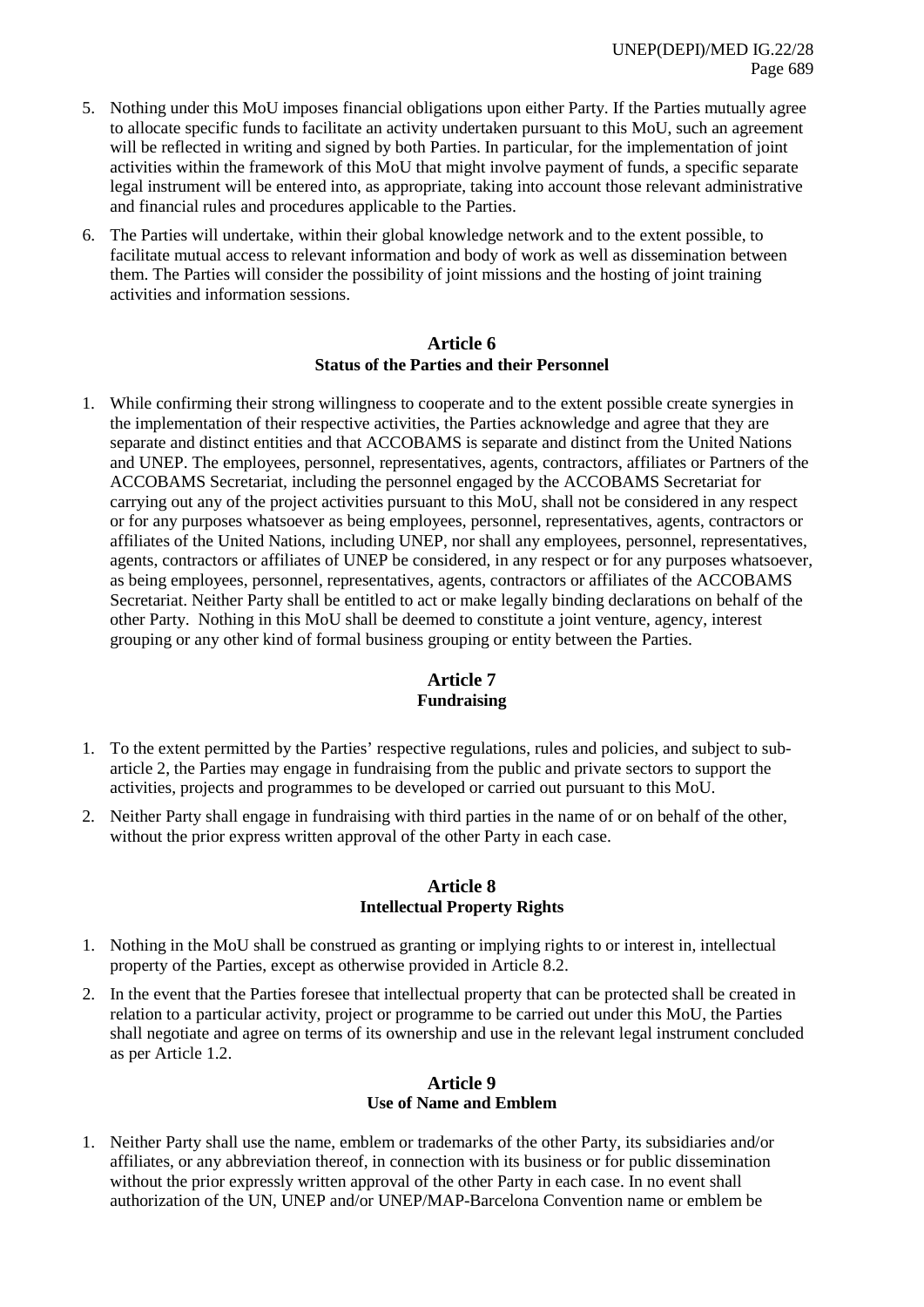granted for commercial purposes or for use in any manner that suggests an endorsement by UNEP/MAP-Barcelona Convention of ACCOBAMS products, business practices or services.

- 2. ACCOBAMS acknowledges that it is familiar with the independent, international and impartial status of the UN, UNEP and/or UNEP/MAP-Barcelona Convention, and recognizes that their names and emblems may not be associated with any political or sectarian cause or otherwise used in a manner inconsistent with the status of the UN, UNEP and/or UNEP/MAP-Barcelona Convention.
- 3. The Parties agree to recognize and acknowledge this collaboration, as appropriate. To this end, the Parties shall consult with each other concerning the manner and form of such recognition and acknowledgement.

### **Article 10 United Nations Privileges and Immunities**

1. Nothing in or relating to this MoU shall be deemed a waiver, express or implied, of any of the privileges and immunities of the United Nations, including its subsidiary organs.

# **Article 11 Confidentiality**

- 1. The handling of information shall be subject to each Party's corporate confidentiality policies.
- 2. Before disclosing internal documents, or documents that by virtue of their content or the circumstances of their creation or communication must be deemed confidential, of the other Party to third parties, each Party shall obtain the express, written consent of the other Party. However, a Party's disclosure of another Party's internal and/or confidential documents to an entity the disclosing Party controls or with which it is under common control, or to an entity with which it has a confidentiality agreement, shall not be considered a disclosure to a third party, and shall not require prior authorization.
- 3. For UNEP, a principal or subsidiary organ of the United Nations established in accordance with the Charter of the United Nations shall be deemed to be a legal entity under common control.

## **Article 12 Responsibility**

- 1. Each Party will be responsible for dealing with any claims or demands arising out of its actions or omissions, and those of its respective personnel, in relation to this MoU.
- 2. The ACCOBAMS Secretariat shall indemnify, hold and save harmless and defend at its own expense, the UN, UNEP and/or UNEP/MAP-Barcelona Convention, their officials, personnel and representatives, from and against all suits, claims, demands and liability of any nature or kind which may arise in relation to this MoU due to any actions or omissions attributable to ACCOBAMS.

### **Article 13 Dispute Settlement**

- 1. The Parties shall use their best efforts to settle amicably any dispute, controversy or claim arising out of this MoU. Where the Parties wish to seek such an amicable settlement through conciliation, the conciliation shall take place in accordance with the UNCITRAL Conciliation Rules then prevailing, or according to such other procedure as may be agreed between the Parties.
- 2. Any dispute, controversy or claim between the Parties arising out of this MoU which is not settled amicably in accordance with the foregoing sub-article may be referred by either Party to arbitration under the UNCITRAL Arbitration Rules then in force. The arbitral tribunal shall have no authority to award punitive damages. The Parties shall be bound by any arbitration award rendered as a result of such arbitration as the final adjudication of any such controversy, claim or dispute.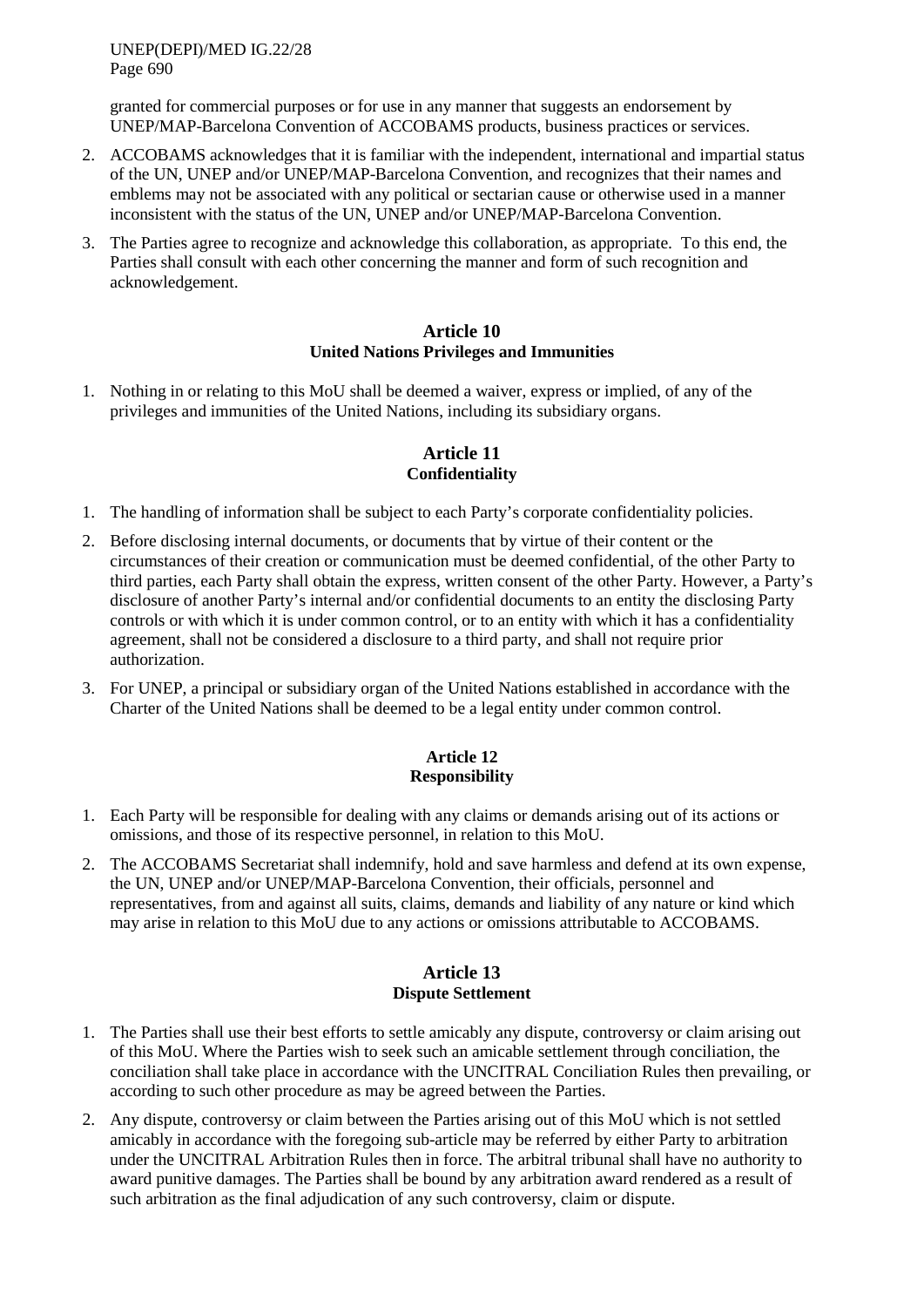# **Article 14 Notification and Amendments**

- 1. Each Party shall promptly notify the other in writing within 3 months of any anticipated or actual material changes that will affect the execution of this MoU.
- 2. Upon receipt of such notification, the Parties shall consult each other with a view of reaching an agreement on any actual or proposed change(s) suggested in accordance with Article 14.1.
- 3. The Parties may amend this MoU by mutual written agreement, which shall be appended to this MoU and become an integral part of it.

# **Article 15 Termination**

- 1. Either Party may terminate this MoU by giving three (3) months' prior written notice to the other Party.
- 2. Upon termination of this MoU, the rights and obligations of the Parties defined under any other legal instrument executed pursuant to this MoU shall cease to be effective, except as otherwise provided in this MoU.
- 3. Any termination of the MoU shall be without prejudice to (a) the orderly completion of any ongoing collaborative activity and (b) any other rights and obligations of the Parties accrued prior to the date of termination.
- 4. The obligations under Articles 8-13 do not lapse upon expiry, termination of or withdrawal from this MoU.

# **Article 16 Additional Parties**

1. Another entity seeking to become a Party to this MoU must notify the other Parties in writing of its wish, providing its reasons and intended contributions. Following consultation, should all the Parties agree in writing to the requesting entity's accession to the MoU, UNEP/MAP- Barcelona Convention and ACCOBAMS acting on behalf of the other Parties, shall effectuate the accession as a Party to the MoU by exchanging letters with the requesting entity.

IN WITNESS WHEREOF, the duly authorized representatives of the Parties affix their signatures below.

**For UNEP/MAP-Barcelona Convention For the ACCOBAMS Secretariat** Name: Name: Date: Date: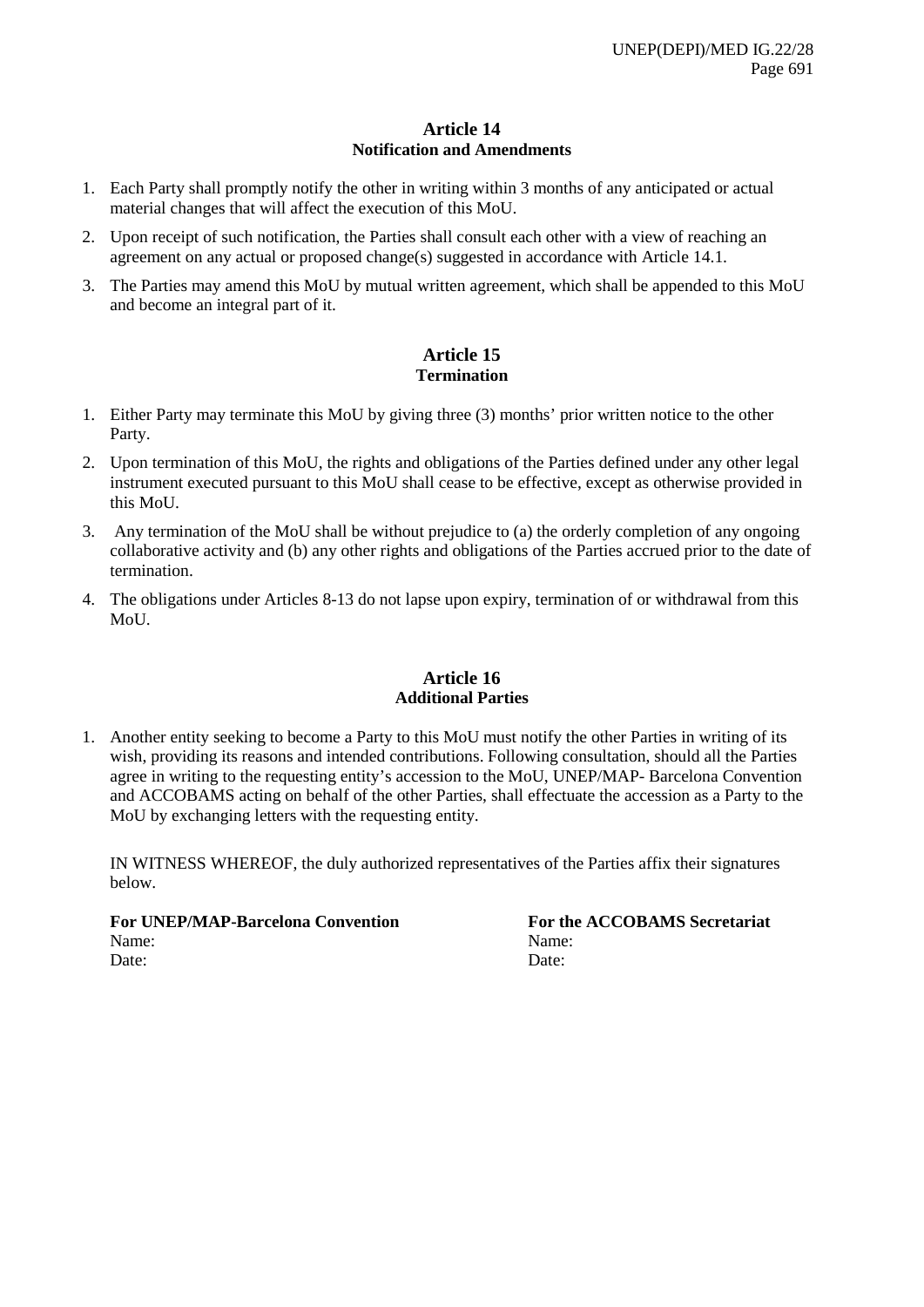### **Appendix**

# **ACTIVITIES RELATING TO THE AREAS OF COOPERATION OF THIS MoU**

- **1. Promotion of ecosystem based approaches for the conservation of marine environment and ecosystems through the assessment, monitoring and mitigation of adverse human-cetacean interactions, such fisheries, ship strikes, underwater noise-producing activities and marine litter**
- Contribute to the formulation of a regional strategy based on agreed indicators and reference points (ecological, biological, etc.) to monitor the status of the marine environment and ecosystems and that of marine living resources by providing specific recommendation in particular regarding underwater noise;
- Cooperate in undertaking assessments of the state of marine environment and ecosystems and that of marine living resources, including aspects relating to the impacts of fisheries, marine litter and offshore activities on marine environment taking into account socio economic aspects;
- Collaborate in developing key regional strategies to integrate the environment in social and economic development especially in relation to maritime traffic, underwater noise-producing activities and fisheries;
- Collaborate in the elaboration, including external fundraising, of joint projects for the implementation of activities of common interest in relation to this MoU;
- Strengthen scientific advice on issues of common interest, including the negative effects of pollution of the marine environment and ecosystems on marine living resources, in particular noise pollution and derelict fishing gears;
- Consider initiatives to develop the concept of marine spatial planning in a manner that takes into account activities for the preservation of marine habitats and possible conflicts between these activities and other uses of the sea (e.g. shipping, marine renewable energies, etc.);
- Enhance collaboration with other relevant organizations as appropriate, including those whereby other MoUs have been signed, to share a common regional database of sites of particular importance for biodiversity conservation (in particular cetaceans critical habitats);
- Exchange views regarding the governance of the Mediterranean, with particular regard to those areas located beyond national jurisdiction and take part, where possible, to ongoing initiatives aimed at improving the said governance.

## **2. Development of capacity building activities (e.g. training programmes, dissemination of relevant information, building awareness, etc.).**

- Collaborate with relevant MAP components on initiatives that raise awareness and promote the mitigation of adverse human-cetacean interactions, such fisheries, ship strikes, underwater noiseproducing activities and marine litter.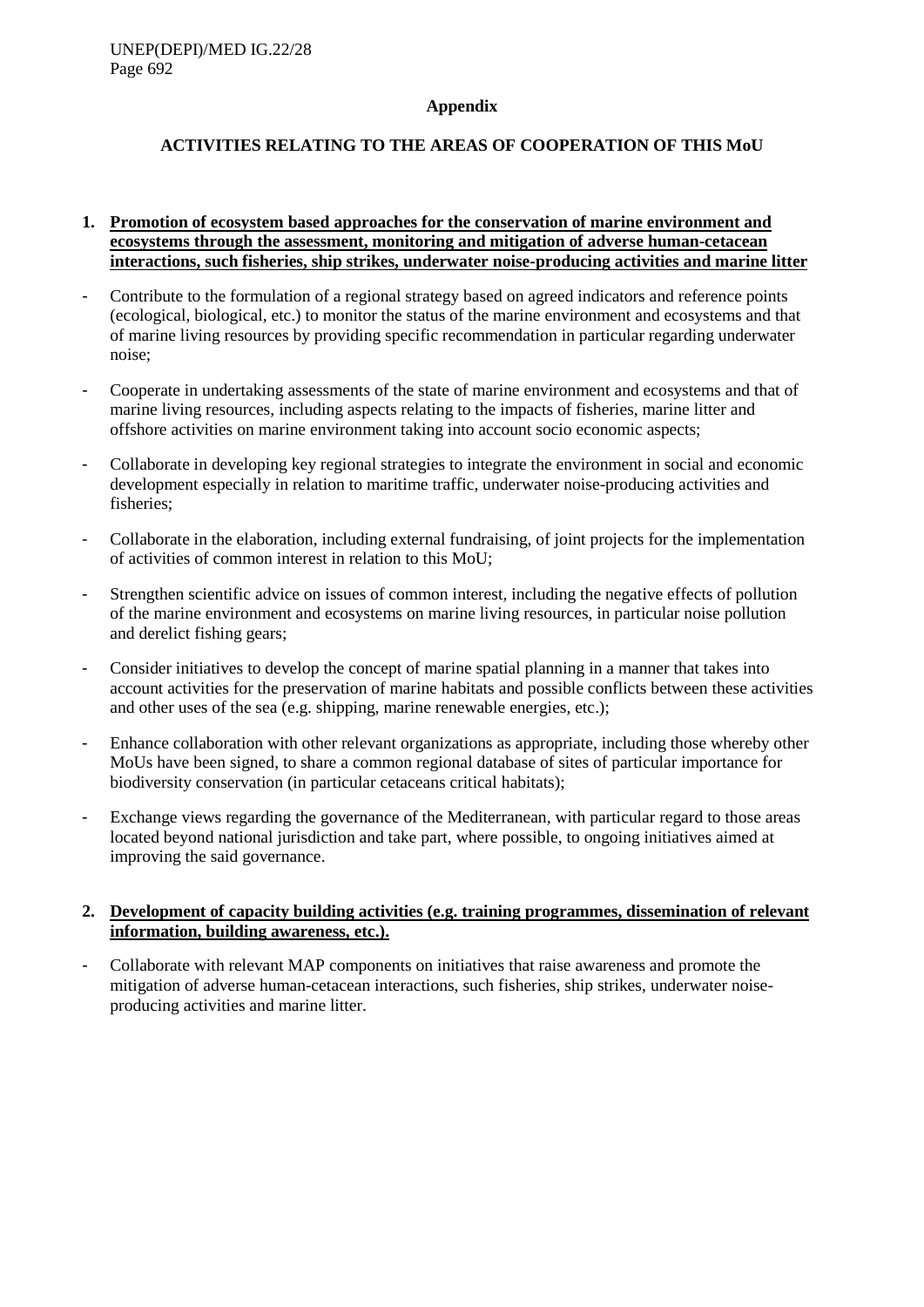# **Annex III**

# **MEMORANDUM OF UNDERSTANDING BETWEEN**

# **THE UNITED NATIONS ENVIRONMENT PROGRAMME, ON BEHALF OF THE COORDINATING UNIT FOR THE MEDITERRANEAN ACTION PLAN/ SECRETARIAT OF THE BARCELONA CONVENTION (UNEP/MAP-Barcelona Convention)**

# **AND**

# **THE PERMANENT SECRETARIAT OF THE COMMISSION ON THE PROTECTION OF THE BLACK SEA AGAINST POLLUTION (BSC PS)**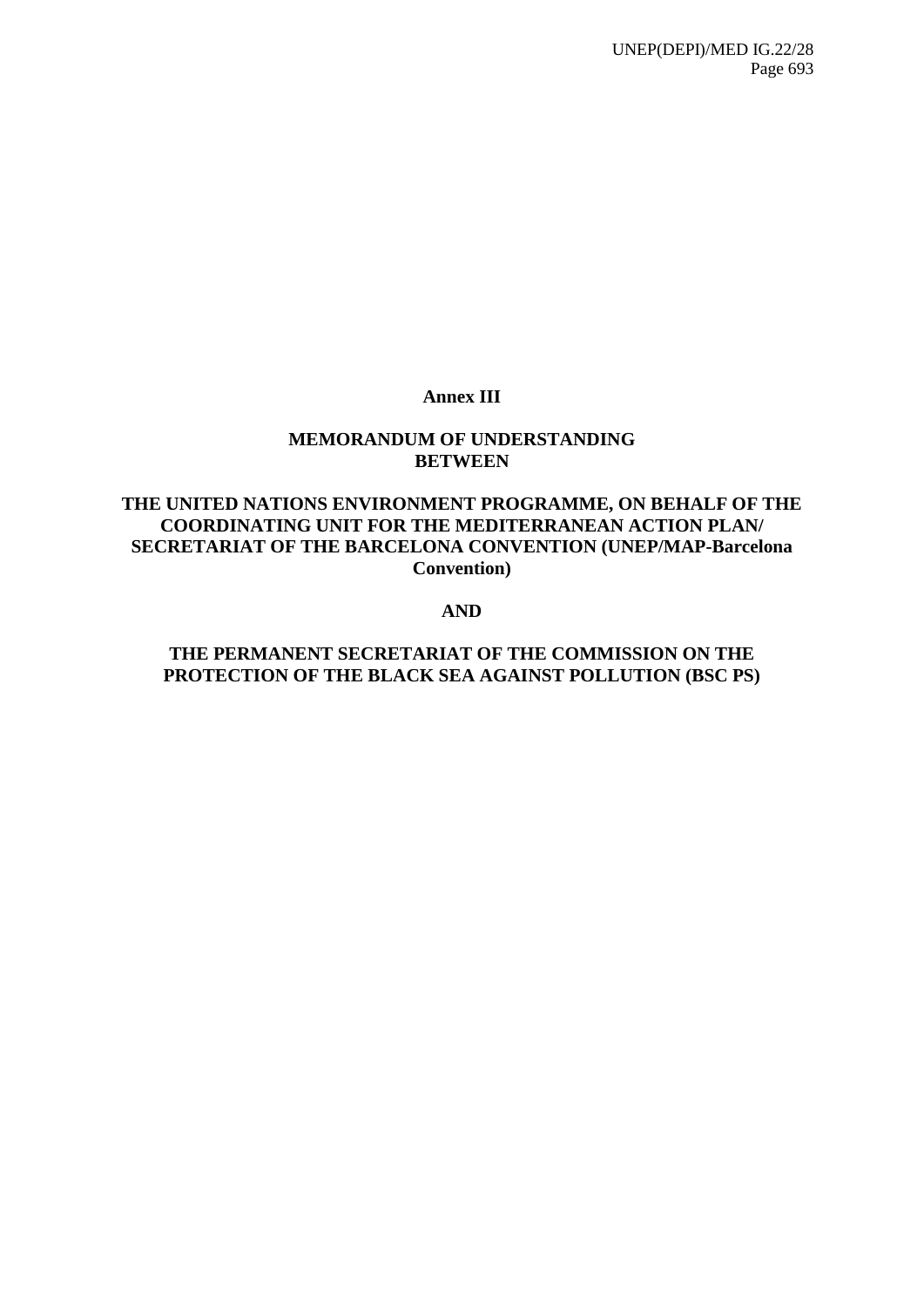#### **MEMORANDUM OF UNDERSTANDING BETWEEN**

### **THE UNITED NATIONS ENVIRONMENT PROGRAMME, ON BEHALF OF THE COORDINATING UNIT FOR THE MEDITERRANEAN ACTION PLAN/ SECRETARIAT OF THE BARCELONA CONVENTION (UNEP/MAP-Barcelona Convention)**

#### **AND**

### **THE PERMANENT SECRETARIAT OF THE COMMISSION ON THE PROTECTION OF THE BLACK SEA AGAINST POLLUTION (BSC PS)**

**WHEREAS** the United Nations Environment Programme (hereinafter referred to as UNEP) is the leading global environmental authority that sets the global environmental agenda, promotes the coherent implementation of the environmental dimension of sustainable development within the United Nations system and serves as an authoritative advocate for the global environment;

WHEREAS the Coordinating Unit of the Mediterranean Action Plan/Secretariat of the Barcelona Convention (hereinafter referred to as UNEP/MAP-Barcelona Convention) is administered by UNEP and has the mandate as per the Barcelona Convention for the Protection of the Marine Environment and the Coastal Region of the Mediterranean adopted in 1976 and revised in 1995, to assist the Mediterranean countries, with its main objectives through its seven protocols respectively to assess and control marine pollution; to ensure sustainable management of natural marine and coastal resources; to address common challenges related to the prevention and reduction of pollution from land-based sources, ships, dumping, off-shore installations and the movement of hazardous substances; to ensure the protection of biodiversity; and, the integrated management of coastal zones;

**WHEREAS** UNEP/MAP has also the mandate to assist in the implementation of the Mediterranean Action Plan (MAP) which was adopted in 1975 and became MAP II after its revision in 1995;

WHEREAS the 18<sup>th</sup> Ordinary Meeting of the Contracting Parties to Convention for the Protection of the Marine Environment and the Coastal Region of the Mediterranean and its Protocols (Barcelona Convention) (Istanbul, 3-6 December 2013) welcomed the cooperation established between the UNEP/MAP-Barcelona Convention and relevant international and regional Organizations and asked the Secretariat to extend cooperation with other relevant Organizations with whom synergy is needed for reaching the objectives of the Barcelona Convention/MAP;

**WHEREAS**, The Convention on the Protection of the Black Sea Against Pollution (hereinafter referred to as Bucharest Convention) signed in Bucharest in April 1992, and ratified by all six riparian states of the Black Sea in 1994, fully recognizing the need to preserve the Black Sea ecosystem as a valuable natural endowment of the region, whilst ensuring the protection of its marine and coastal living resources as a condition for sustainable development of the Black Sea coastal states, well-being, health and security of their population;

**WHEREAS**, Contracting Parties to Bucharest Convention adopted the Strategic Action Plan for the Environmental Protection and Rehabilitation of the Black Sea in 2009 that contains challenges and policy actions to overcome these challenges threatening the sustainability of marine resources of Black Sea;

**WHEREAS**, Contracting Parties to Bucharest Convention agreed to further strengthen cooperation with international organizations such as GEF, UNDP, UNEP, BSEC (Black Sea Economic Cooperation), European Union, the World Bank, and IMO, in support of the implementation of the Convention on the Protection of the Black Sea Against Pollution and its protocols;

**WHEREAS**, the Parties, acknowledge the commitment of Republic of Turkey, expressed in several fora, in its capacity as a Party to both Conventions, on facilitating this Memorandum of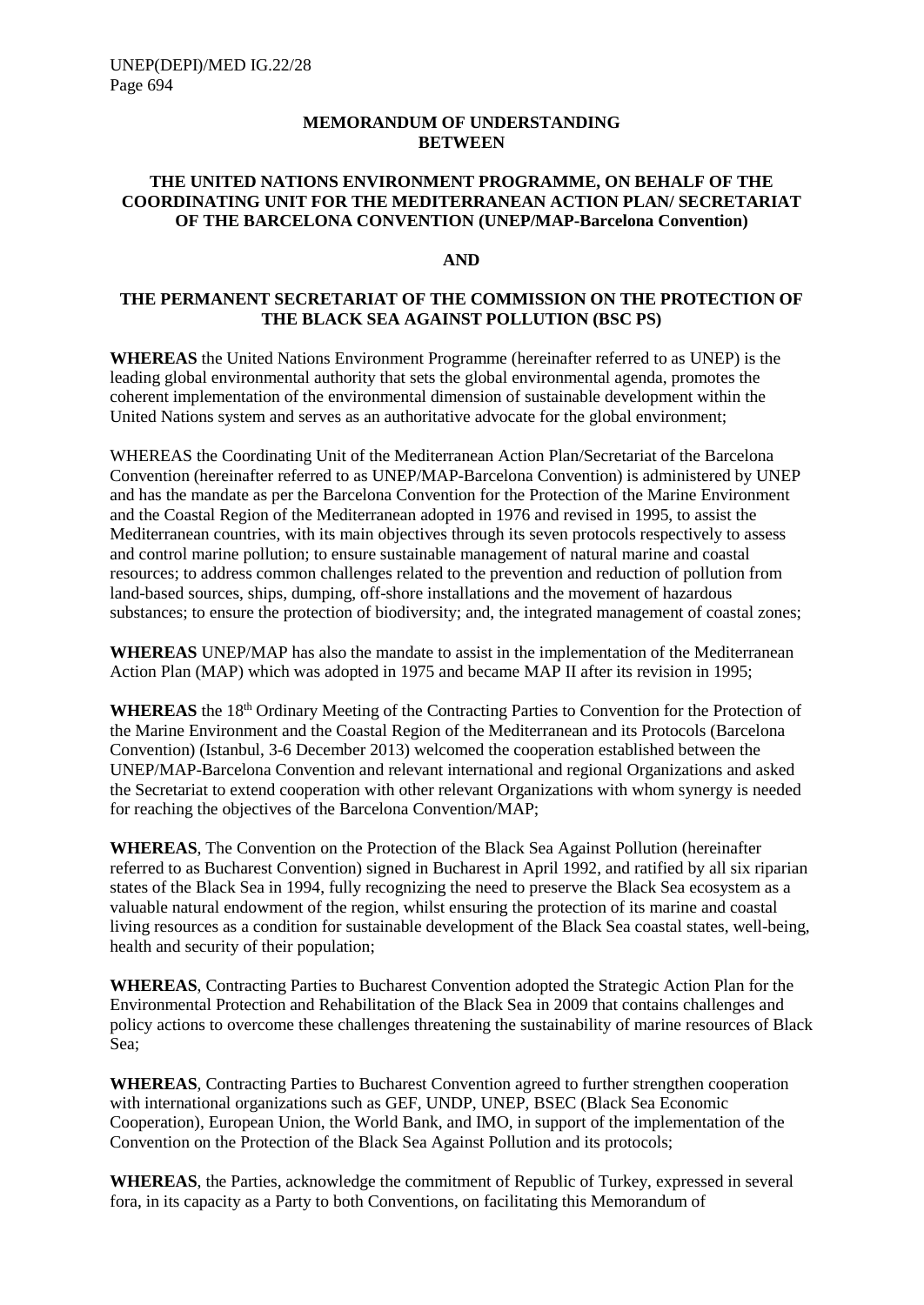Understanding;

**WHEREAS** Barcelona Convention UNEP/MAP and BSC PS (hereinafter on referred as the Parties) intend to conclude this Memorandum of Understanding (hereinafter referred to as "MoU") with the aim of consolidating, developing and detailing their cooperation and effectiveness to achieve the common objectives in the field of protection of the marine and coastal environment;

**WHEREAS** the Parties intend to conclude this Memorandum of Understanding (hereafter referred to as "MoU") with the aim of consolidating and intensifying their cooperation, improving exchange of information and strengthening regional synergy to achieve their common goals and objectives,

### **NOW, THEREFORE, the Parties HAVE AGREED TO COOPERATE UNDER THIS MEMORANDUM OF UNDERSTANDING AS FOLLOWS:**

## **Article 1 Interpretation**

- 1. References to this MoU shall be construed as including any Annexes, as varied or amended in accordance with the terms of this MoU. Any Annexes shall be subject to the provisions of this MoU, and in case of any inconsistency between an Annex and this MoU, the latter shall prevail.
- 2. Implementation of any subsequent activities, projects and programmes pursuant to this MoU shall necessitate the execution of appropriate legal instruments between the Parties. The terms of such legal instruments shall be subject to the provisions of this MoU.
- 3. This MoU represents the complete understanding between the Parties and supersedes all prior MoUs, communications and representations, whether oral or written, concerning the subject matter of this MoU.
- 4. Any Party's failure to request implementation of a provision of this MoU shall not constitute a waiver of that or any other provision of this MoU.

## **Article 2 Duration**

1. This MoU shall be effective upon the last date of signature of the approving officials and remain in effect until 2021, unless terminated in accordance with Article 14 below.

## **Article 3 Purpose**

1. The purpose of this MoU is to provide a framework of cooperation and understanding, and to facilitate collaboration between the Parties to further achieve their shared goals and objectives in regard to the conservation of marine environment and ecosystems in their fields of competence and geographical coverage.

### **Article 4 Areas of Cooperation**

- 1. Areas of Cooperation are agreed jointly through the cooperation mechanism in the MoU. The relevant priorities under this MoU may also be jointly reviewed every two (2) years by the Parties pursuant to Article 5.
- 2. Both parties will endeavor, as fast as possible, to complete the process of granting each other mutual observership status.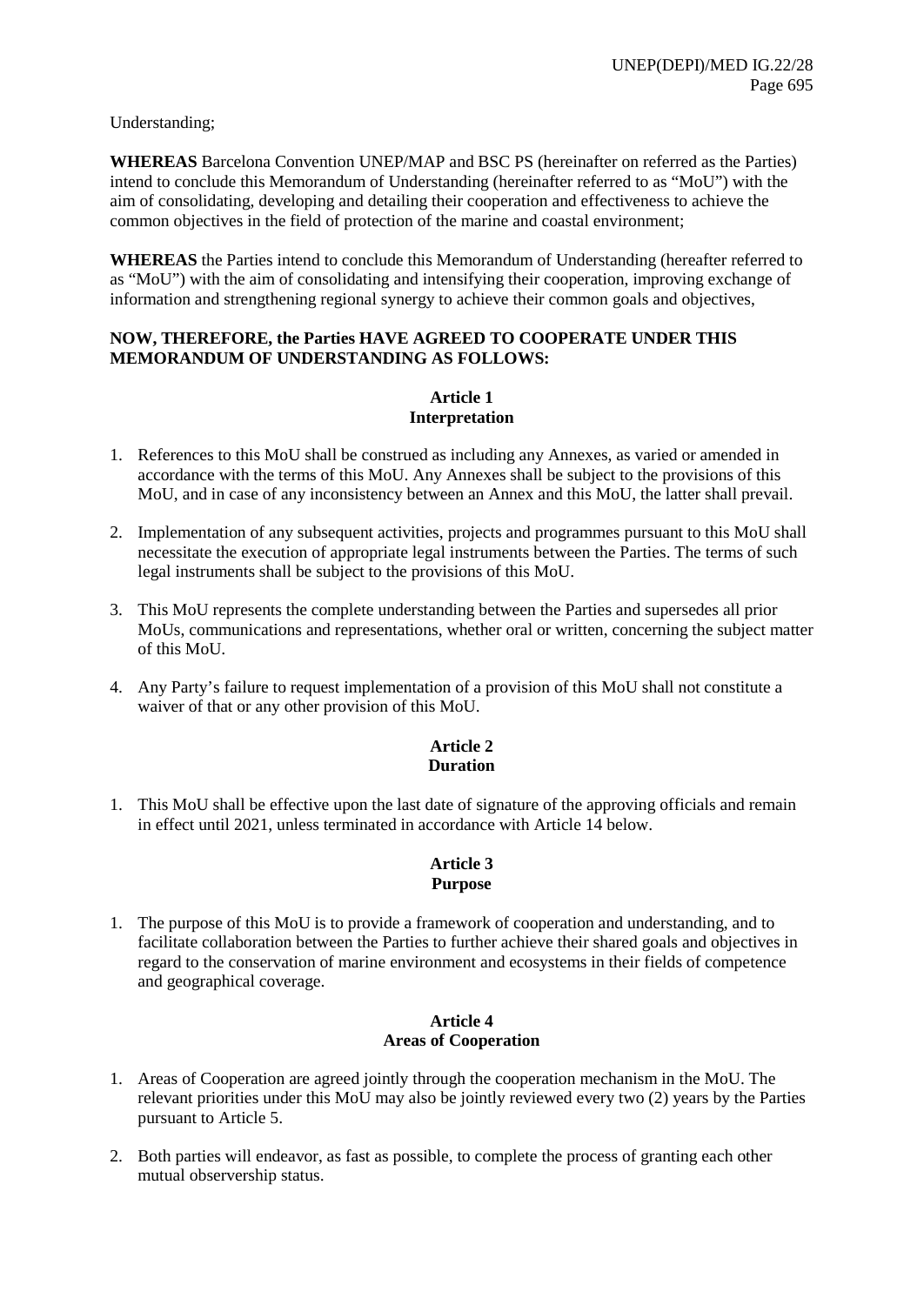- 3. The Parties have agreed to the following preliminary and overarching areas of cooperation for this MoU, which form part of mandate and programme of work of both Parties:
	- a. Collection and assessment of information relating to integrated marine monitoring programmes focusing on delivering data to manage regional seas in sustainable manner.
	- b. Collection and assessment of information relating to ecosystem-based approach and in particular facilitation of implementation of other relevant environmental legislation, i.e. Marine Strategy Framework Directive, in regional scale.
	- c. Assessment of State of the Environment and indicator development underpinning this assessment.
	- d. Collection, assessment and exchange of information regarding implementation of Integrated Coastal Zone Management protocols.
	- e. Awareness raising, and joint action against marine litter; legal, institutional and policy related cooperation.
	- f. Development of capacity building activities (e.g. joint projects, training programmes, dissemination of relevant information, building awareness, etc.).
- 4. The above list is not exhaustive and should not be taken to exclude or replace other forms of cooperation between the Parties on other issues of common interest.
- 5. The areas of cooperation are relevant within the context of the mandates of the Parties. As appropriate, they will be revised to be in line with those decisions of the governing bodies of the Conventions that might have a bearing on their respective mandates.
- 6. BSC and UNEP/MAP-Barcelona Convention shall work together, to the extent possible, within the remit of their respective mandates, for the implementation of the activities undertaken pursuant to this MoU.

## **Article 5 Organization of the Cooperation**

- 1. The Parties shall hold bilateral meetings on matters of common interest, in accordance with an agenda agreed to in advance by the Parties, for the purpose of developing and monitoring collaborative programmes and projects. Relevant international organizations and relevant initiatives/projects may be invited by both Parties to join such consultations that will take place at least once per year, through face-to-face meetings or remote conferences:
- 2. In implementing activities, projects and programmes in the agreed priority areas, the Parties shall execute separate legal instruments appropriate for the implementation of such initiatives in accordance with Article 1.2 above. Both Parties will inform the governing bodies of their respective Conventions on the progress made in implementing this MoU by including this issue in the agenda of Ordinary/Regular Meetings of the respective governing bodies.
- 3. Nothing under this MoU imposes financial obligations upon either Party. If the Parties mutually agree to allocate specific funds to facilitate an activity undertaken pursuant to this MoU, such an agreement will be reflected in writing and signed by both Parties. In particular, for the implementation of joint activities within the framework of this MoU that might involve payment of funds, a specific separate legal instrument will be entered into, as appropriate, taking into account those relevant administrative and financial rules and procedures prevailing for the Parties.
- 4. The Parties undertake to share knowledge and information in their areas of operation and expertise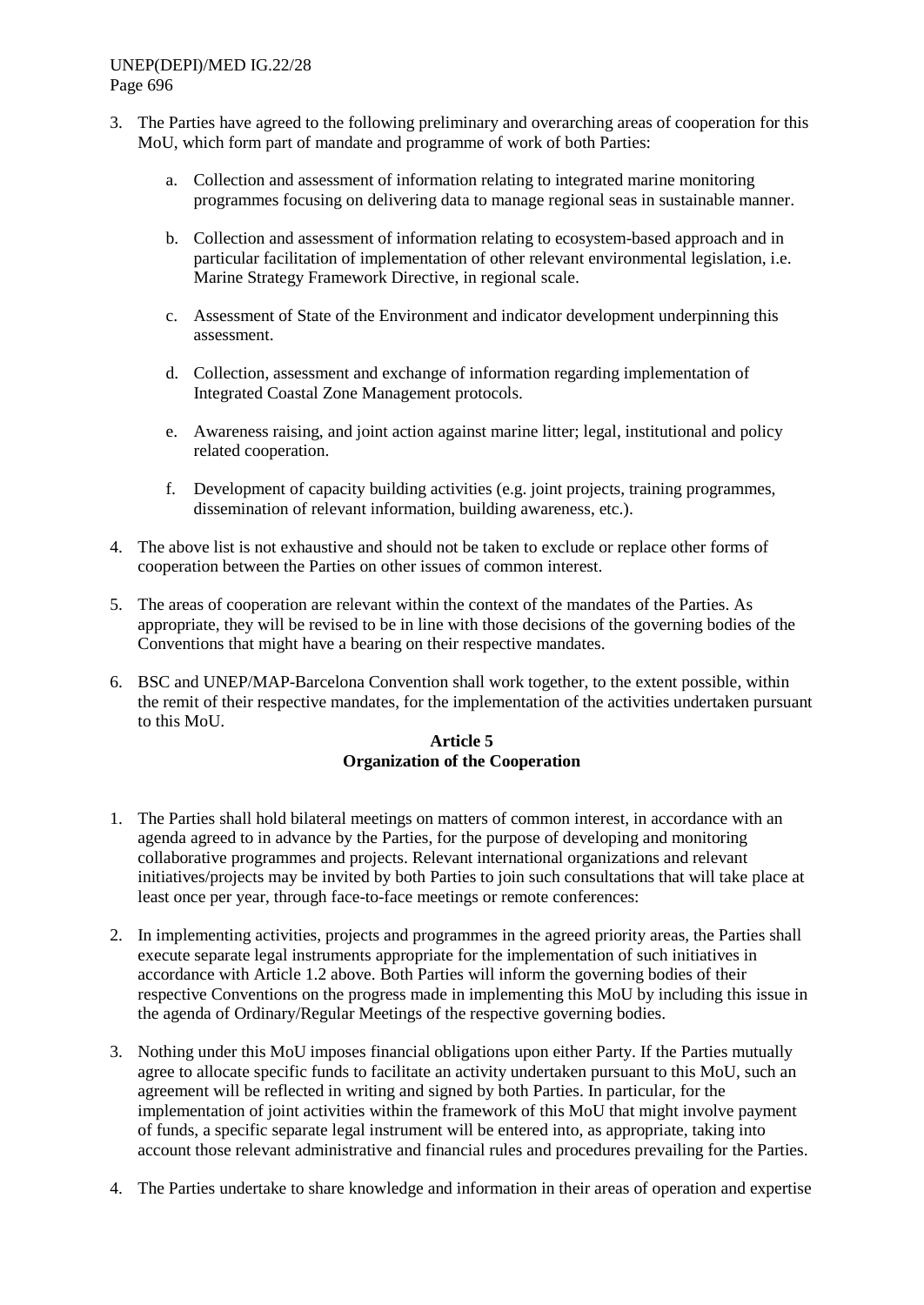relevant to this MoU. The Parties will consider the possibility of joint missions and the hosting of joint training activities and information sessions.

### **Article 6 Status of the Parties and their Personnel**

1. The employees, personnel, representatives, agents, contractors or affiliates of BSC-PS, including the personnel engaged by BSC-PS for carrying out any of the project activities pursuant to this MoU, shall not be considered in any respect or for any purposes whatsoever as being employees, personnel, representatives, agents, contractors or affiliates of the United Nations, including UNEP, nor shall any employees, personnel, representatives, agents, contractors or affiliates of UNEP be considered, in any respect or for any purposes whatsoever, as being employees, personnel, representatives, agents, contractors or affiliates of BSC-PS. Neither Party shall be entitled to act or make legally binding declarations on behalf of the other Party. Nothing in this MoU shall be deemed to constitute a joint venture, agency, interest grouping or any other kind of formal business grouping or entity between the Parties.

# **Article 7 Fundraising**

- 1. To the extent permitted by the Parties' respective regulations, rules and policies, and subject to sub-article 2 of this Article, the Parties may engage in fundraising from the public and private sectors to support the activities, projects and programmes to be developed or carried out pursuant to this MoU.
- **2.** Neither Party shall engage in fundraising with third parties in the name of or on behalf of the other, without the prior expressed written approval of the other Party in each case.

## **Article 8 Intellectual Property Rights**

- 1. Nothing in the MoU shall be construed as granting or implying rights to or interest in, intellectual property of the Parties, except as otherwise provided in sub-article 2 of this Article.
- **3.** In the event that the Parties foresee that intellectual property that can be protected shall be created in relation to a particular activity, project or programme to be carried out under this MoU, the Parties shall negotiate and agree on the terms of its ownership and use in the relevant legal instrument concluded.

## **Article 9 Use of Name and Emblem**

1. Neither Party shall use the name, emblem, logo or trademarks of the other Party, its subsidiaries and/or affiliates, nor any abbreviation thereof in connection with its business or for public dissemination without the prior expressed written approval of the other Party in each case.

# **Article 10 Confidentiality**

- 1. The handling of information shall be subject to each Party's corporate confidentiality policies.
- 2. Before disclosing internal documents, or documents that by virtue of their content or the circumstances of their creation or communication must be deemed confidential, of the other Party to third parties, each Party shall obtain the expressed written consent of the other Party. However, a Party's disclosure of another Party's internal and/or confidential documents to an entity the disclosing Party controls or with which it is under common control, or to an entity with which it has a confidentiality agreement, shall not be considered a disclosure to a third party, and shall not require prior authorization.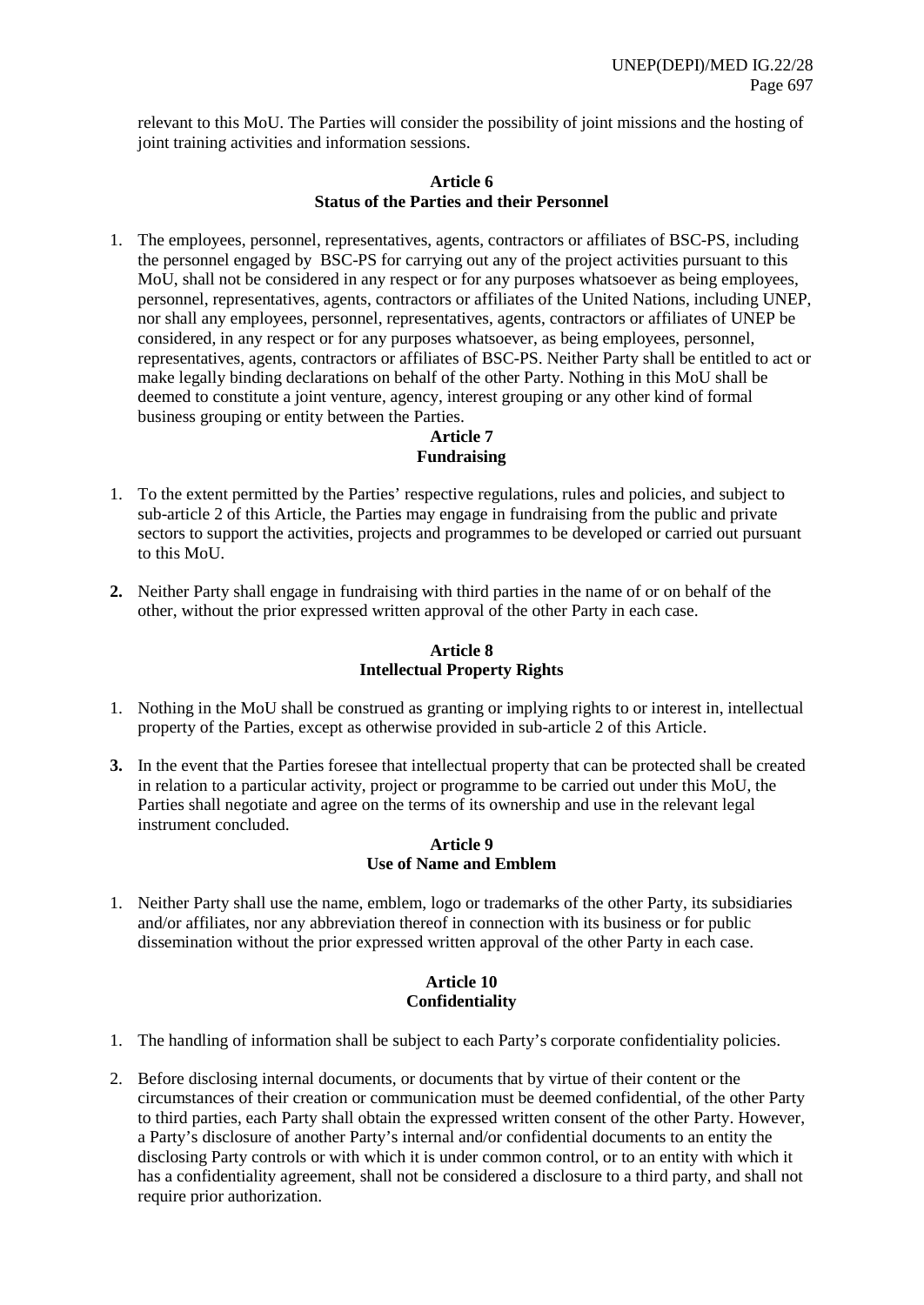3. For UNEP, a principal or subsidiary organ of the United Nations established in accordance with the Charter of the United Nations shall be deemed to be a legal entity under common control.

# **Article 11 Responsibility**

1. Each Party will be responsible for dealing with any claims or demands arising out of its actions or omissions, and those of its respective personnel, in relation to this MoU.

# **Article 12 Dispute Settlement**

- 1. The Parties shall use their best efforts to settle amicably any dispute, controversy or claim arising out of this MoU. Where the Parties wish to seek such an amicable settlement through conciliation, the conciliation shall take place in accordance with the UNCITRAL Conciliation Rules then prevailing, or according to such other procedure as may be agreed between the Parties.
- **2.** Any dispute, controversy or claim between the Parties arising out of this MoU which is not settled amicably in accordance with the foregoing sub-article may be referred by either Party to arbitration under the UNCITRAL Arbitration Rules then in force. The arbitral tribunal shall have no authority to award punitive damages. The Parties shall be bound by any arbitration award rendered as a result of such arbitration as the final adjudication of any such controversy, claim or dispute.

## **Article 13 Notification and Amendments**

- 1. Each Party shall promptly notify the other in writing of any anticipated or actual material changes that will affect the execution of this MoU.
- 2. Upon receipt of such notification, the Parties shall consult each other with a view of reaching an agreement on any actual or proposed change(s).
- 3. The Parties may amend this MoU by mutual written agreement, which shall be appended to this MoU and become an integral part of it.

# **Article 14 Termination**

- 1. Either Party may terminate this MoU by giving three (3) months' prior written notice to the other Party.
- 2. Upon termination of this MoU, the rights and obligations of the Parties defined under any other legal instrument executed pursuant to this MoU shall cease to be effective, except as otherwise provided in this MoU.
- 3. Any termination of the MoU shall be without prejudice to (a) the orderly completion of any ongoing collaborative activity and (b) any other rights and obligations of the Parties accrued prior to the date of termination.
- 4. The obligations under Articles 8-13 do not lapse upon expiry or termination of this MoU.